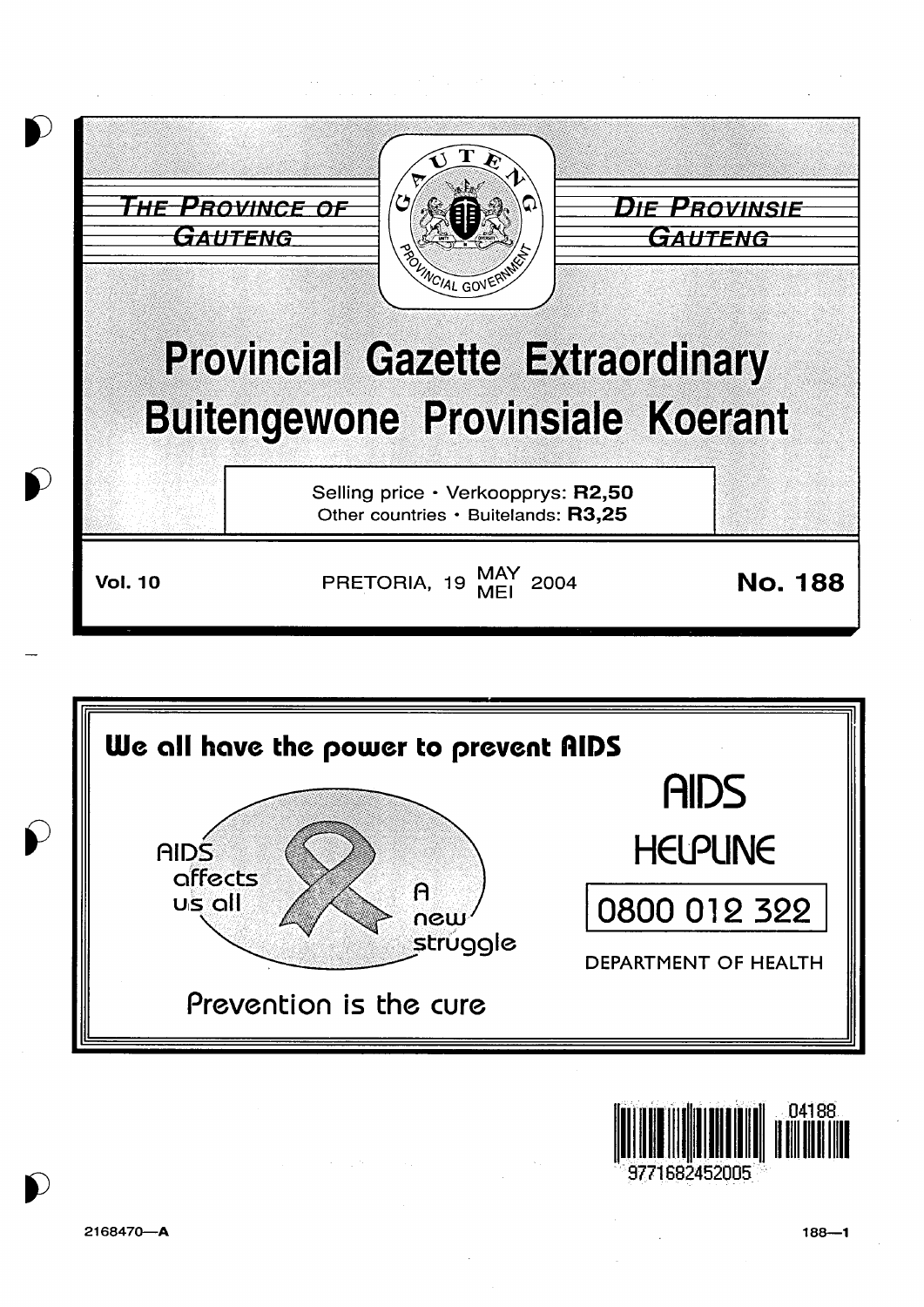|      | <b>CONTENTS • INHOUD</b> |             |                |
|------|--------------------------|-------------|----------------|
| No.  |                          | Page<br>No. | Gazette<br>No. |
|      | <b>GENERAL NOTICE</b>    |             |                |
| 1609 |                          | 3           | 188            |

 $\bar{\mathcal{A}}_s$ 

 $\sim$   $\sim$ ÷.

 $\ddot{\phantom{a}}$ 

÷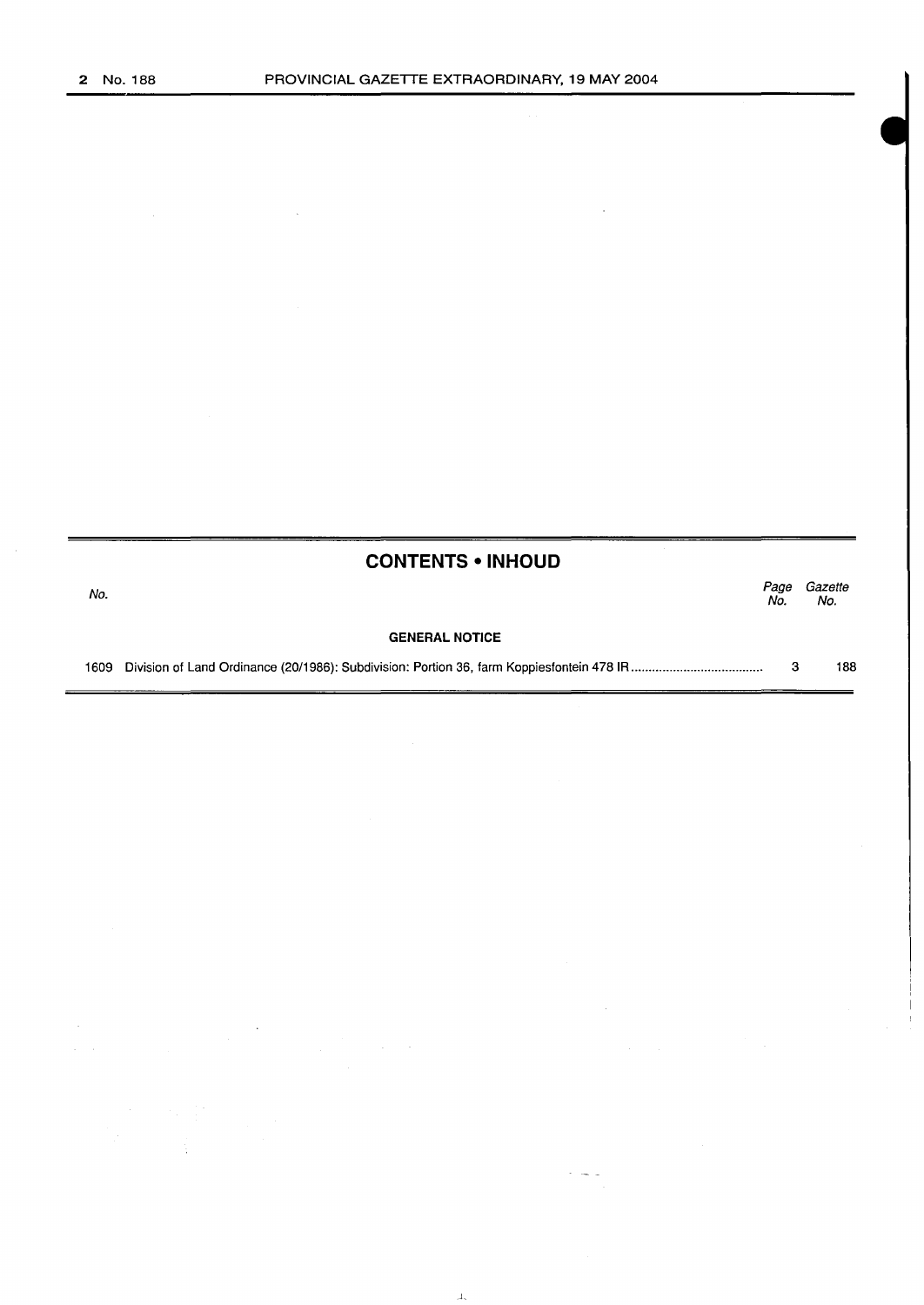## **GENERAL NOTICE**

## **NOTICE 1609 OF 2004**

## ORDINANCE 20 OF 1986

NOTICE IS HEREBY GIVEN IN TERMS OF SECTION 6 (8) (A) OF THE DIVISION OF LAND ORDINANCE, 1986 (ORDINANCE 20 OF 1986) THAT I, D. ERASMUS BEING THE AUTHORISED AGENT HAS APPLIED TO THE MIDVAAL **LOCAL** MUNICIPALITY FOR THE SUBDIVISION OF PORTION 36 OF THE FARM **KOPPIESFONTEIN 478- IR.** 

THE APPLICATION WILL LIE FOR INSPECTION DURING NORMAL OFFICE HOURS AT THE CHIEF TOWN PLANNER, GROUND FLOOR MIDVAAL MUNICIPAL OFFICES, MITCHEL STREET, MEYERTON, FROM 19 MAY 2004 TO 16 JUNE 2004.

ANY SUCH PERSON WHO WISHES TO OBJECT TO THE APPLICATION OR SUBMIT REPRESENTATIONS IN RESPECT THEREOF MAY SUBMIT SUCH OBJECTIONS OR REPRESENTATIONS. IN WRITING TO THE MUNICIPAL MANAGER AT THE ABOVE ADDRESS OR AT PO BOX 9, MEYERTON, 1960 ON OR BEFORE 16 JUNE 2004.

KENNISGEWING 1609 VAN 2004

## ORDONNANSIE 20 VAN 1986

KENNIS GESKIED HIERMEE KRAGTENS ARTIKEL 6 (8) (A) VAN DIE ORDONNANSIE OP VERDELING VAN GROND, 1986 (ORDONNANSIE 20 VAN 1986) DAT EK D. ERASMUS DIE GEMAGTIGDE AGENT AANSOEK GEDOEN HET BY DIE MIDVAAL PLAASLIKE MUNISIPALITEIT VIR DIE ONDERVERDELING VAN GEDEELTE 36 VAN DIE PLAAS KOPPIESFONTEIN 478 - IR.

DIE AANSOEK LÊ TER INSAE GEDURENDE GEWONE KANTOORURE BY DIE HOOF STADSBEPLANNER, GRONDVLOER MIDVAAL MUNISIPALE KANTORE MITCHELSTRAAT MEYERTON, VANAF 19 MEI 2004 TOT 16 JUNIE 2004.

ENIGIEMAND WAT BESWARE OF VERTOË TEN OPSIGTE VAN DIE AANSOEK WIL INDIEN, MAG SODANIGE BESWARE OF VERTOË SKRIFTELIK BY DIE MUNISIPALE BESTUURDER BY BOGENOEMDE ADRES OF POSBUS 9. MEYERTON, 1960 INDIEN OP OF VOOR 16 JUNIE 2004.